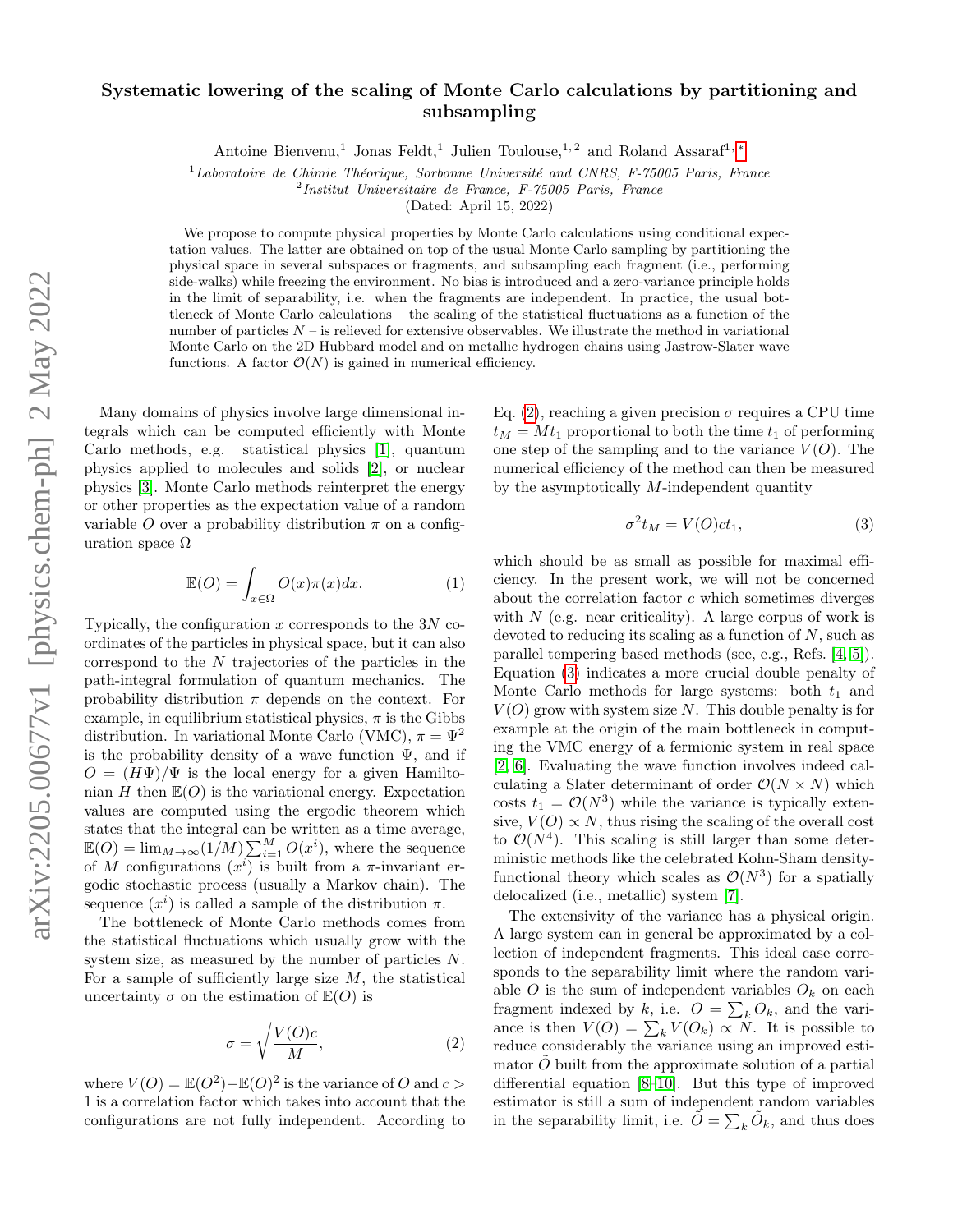not change the scaling with respect to N but only reduces the prefactor [\[11\]](#page-4-8).

To reduce the global computational scaling, a common and obvious strategy is to reduce the cost of the sampling. Some distributions  $\pi$  can be sampled with a linear-scaling algorithm, i.e.  $t_1 = \mathcal{O}(N)$ , reducing the overall cost to an ideal scaling  $\mathcal{O}(N^2)$ . One can for example try to use the sparsity of the Slater matrix when localized Wannier functions are used [\[12\]](#page-4-9). But such sparsity is highly dependent on the physics of the system, and does not hold for a metallic system. Besides, this linear scaling is only theoretical because of memory-access slow down as N increases. Another strategy consists in using a stableversus-chaos stochastic dynamics [\[13\]](#page-4-10) but finding such a stochastic dynamic is not straightforward [\[14\]](#page-4-11).

Here we propose to reduce the global computational scaling by using the locality of physical observables. The idea of using the locality of information to reduce the variance is not new: the strong locality in time of the Schrödinger equation (a first-order partial differential equation in time) has for example been exploited to remove the dynamical sign problem for bosonic systems [\[15\]](#page-4-12). Recently, a method was proposed [\[16\]](#page-4-13) to exploit the low correlation between different core regions in a molecule, resulting in a reduced scaling as a function of the atomic charge  $Z$  but not as a function of  $N$ . The present work exploits the fact that in an extended physical system (including a metallic system) correlations between large fragments are small. We construct an improved estimator  $O$  with a variance having a reduced scaling with respect to  $N$ , without changing the scaling of  $t_1$ , therefore achieving a reduction of the overall computational scaling. The present work shares the same general philosophy as other fragment-based methods (see, e.g., Refs. [17](#page-4-14)[–19\)](#page-4-15). However, while the latter methods are systematic techniques to find a good compromise between a smaller computational time and a larger systematic error, in the present method the reduction of the computational scaling is done without introducing any systematic error.

 $Theory - A$  configuration of particles is written as  $x = (x_j)_{j \in J}$  where  $x_j$  is the j<sup>th</sup> coordinate and J is the list of coordinate indexes. For a given configuration  $x = (x_j)_{j \in J}$ , we define a partition of J as p disjoint sublists  $J_k(x) \subset J$  such that  $\bigcup_{k=1}^p J_k(x) = J$ . We also define p subsets  $\Omega_k(x)$  of the configuration space  $\Omega$  such that for any element  $x' = (x'_j)_{j \in J}$  in  $\Omega_k(x)$ ,  $j \notin J_k(x) \Longrightarrow x'_{j} = x_{j}$ . In other words, only the coordinates of  $x'$  indexed in  $J_k(x)$  can be different from their counterpart in  $x$ . These subsets of the configuration space will correspond to moves of some particles in a given region of space (or a fragment of the system), while freezing the other particles. Note that according to this definition  $x \in \Omega_k(x)$ . We then introduce the following

improved estimator

<span id="page-1-0"></span>
$$
\tilde{O} \equiv O + \sum_{k=1}^{p} \lambda_k (\mathbb{E}(O|\Omega_k) - O), \tag{4}
$$

where  $\lambda_k$  are constants and  $\mathbb{E}(O|\Omega_k)$  is the conditional expectation value of the random variable O with respect to  $\Omega_k$ , defined as the random variable obtained by averaging O over only configurations  $x' \in \Omega_k$ 

$$
\mathbb{E}(O|\Omega_k) \equiv \frac{\int_{x' \in \Omega_k} O(x')\pi(x')dx'}{\int_{x' \in \Omega_k} \pi(x')dx'}.
$$
 (5)

The estimator  $\tilde{O}$  in Eq. [\(4\)](#page-1-0) is never biased, i.e.  $\mathbb{E}(\tilde{O})=$  $E(O)$ , because of the well-known law of total expectation  $\mathbb{E}(\mathbb{E}(O|\Omega_k)) = \mathbb{E}(O)$ . We note that  $\lambda_k$  might more generally be constant in  $\Omega_k$  while depending in principle on the environment of the fragment. Let us prove now that the estimator  $\hat{O}$  has a zero-variance property in the separability limit when we choose  $\forall k, \lambda_k = 1$ . In this limit,  $O$  is a sum of  $p$  independent contributions on each fragment,  $O = \sum_{k=1}^{p} O_k((x_j)_{j \in J_k})$ . Independence then implies that  $\mathbb{E}(O|\Omega_k) - O = \mathbb{E}(O_k) - O_k$  and thus  $\tilde{O} = \sum_{k=1}^{p} \mathbb{E}(O_k) = \mathbb{E}(O)$ , which proves that the estimator  $\tilde{O}$  has indeed a variance of zero in the separability limit for  $\lambda_k = 1$ . In this limit, only one parent configuration x is sufficient for sampling  $O$ , the algorithm becomes equivalent to p independent Monte Carlo simulations of the *p* subsystems.

Of course, we do not know  $\mathbb{E}(O|\Omega_k)$ , but we can sample it from the marginal distribution  $\pi(.|\Omega_k)$ . This is done through a side-walk which samples only  $\Omega_k$ , i.e. moving the coordinates indexed by  $J_k$  in a given fragment while the other coordinates are frozen. In practice, we thus use the following improved estimator

<span id="page-1-1"></span>
$$
\tilde{O} \equiv O + \sum_{k=1}^{p} \frac{\lambda_k}{m_k} \sum_{i=1}^{m_k} (O_k^i - O), \tag{6}
$$

where  $O_k^i$  is the value of the random variable O at the i<sup>th</sup> step of the  $k^{\text{th}}$  side-walk (moving only the coordinates indexed by  $J_k$ ) of length  $m_k$ . We call this scheme the partition Monte Carlo (PMC) method. We expect this scheme to reduce the variance with a low numerical cost because the p subsamplings correspond to handling  $p =$  $\mathcal{O}(N)$  low-dimensional problems.

In practice, the parameters  $\lambda_k$  and  $m_k$  have to be adjusted to lower the variance of  $O$  for a given CPU time. Also, for optimal efficiency, we can generalize the estimator  $O$  in Eq. [\(4\)](#page-1-0) using different control variates  $\mathbb{E}(G_k|\Omega_k) - G_k$  which converge to  $E(O|\Omega_k) - O$  in the separability limit. The random variables  $G_k$  can be obtained from O by neglecting terms outside of the fragment  $k$ , reducing the computational cost while retaining the unbiasedness and the zero-variance property in the separability limit. For example, for a fragment  $k$  of a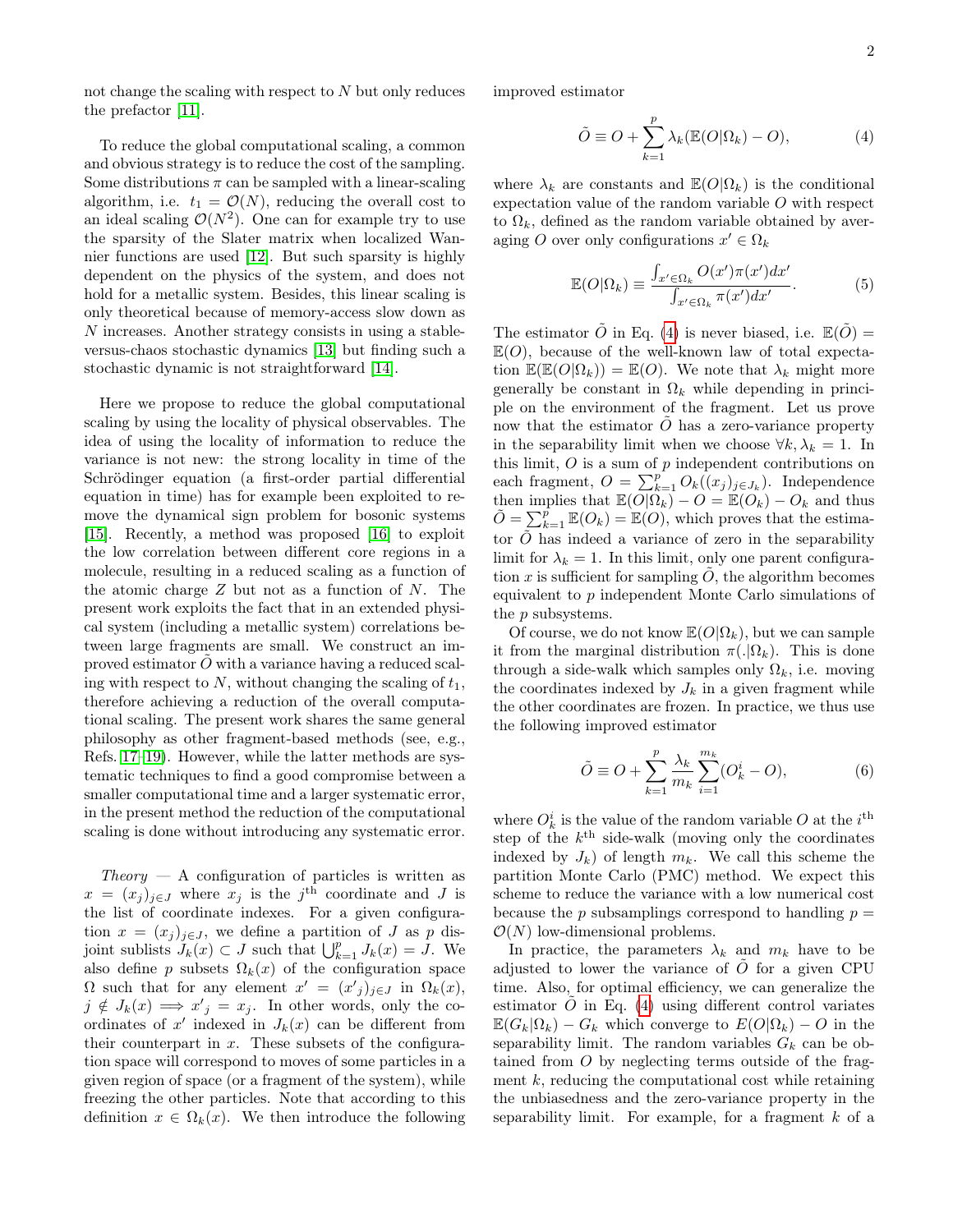molecule containing  $n_k$  electrons we can take  $G_k$  as the local energy obtained from the truncated Hamiltonian

<span id="page-2-0"></span>
$$
H_k = \sum_{i=1}^{n_k} \left( -\frac{1}{2} \nabla_i^2 - \sum_A \frac{Z_A}{r_{iA}} + \sum_j \frac{1}{r_{ij}} \right), \qquad (7)
$$

where *i* runs over the electrons in the fragment. The first term is the kinetic-energy operator and the last two terms are the Coulomb interactions of the electrons of the fragment with the nuclei A (charges  $Z_A$ ) and electrons j lying in a given neighborhood of the fragment.

Let us see now how the PMC method relieves the variance bottleneck. As an example, we consider VMC calculations using Jastrow-Slater wave functions

$$
\Psi(x) = e^{J(x)}\Phi(x),\tag{8}
$$

where  $J(x)$  is any real symmetric function of the electron configuration x, and  $\Phi(x) = \det(A)$  with the Slater matrix  $A = XC$  where X is a rectangular matrix of localized atomic orbitals (Kronecker functions in the case of a lattice model) and  $C$  is the rectangular matrix of the orbital coefficients. For one fragment of the system we introduce now the matrix  $P$  which selects the lines corresponding to the electrons of that fragment. For a side-walk in that fragment,  $X$  takes different values  $X'$ such that only the lines  $PX$  might differ from the lines  $PX'$ . The new determinant is [\[20,](#page-4-16) [21\]](#page-4-17)

$$
\Phi(x') = \det(X'C)
$$
  
= 
$$
\det(A) \det(X'CA^{-1})
$$
  
= 
$$
\det(A) \det(PX'Q^TQCA^{-1}P^T),
$$
 (9)

where we have used the determinant lemma. We inserted the projector  $Q^T Q$  where  $Q^T$  selects on the right of  $PX'$  only the few columns which may differ from zero for this fragment. These columns are very few because the atomic orbitals are localized. In conclusion updating the determinant along the side-walk is equivalent to multiplying it by a low-order effective Slater determinant

$$
\Phi(x') = \det(A)\det(\bar{X}\bar{C}),\tag{10}
$$

where  $\bar{X} = PX'Q^T$  and  $\bar{C} = QCA^{-1}P^T$ . The matrix  $\overline{C}$  represents effective orbitals for the fragment and is computed only once at each step of the usual main walk, at a  $\mathcal{O}(N^3)$  numerical cost. Once  $\overline{C}$  has been built and stored the side-walk costs only  $\mathcal{O}(n^3)$  where n is the number of electrons in the fragment. The local energy of the subsystem involves a truncated Hamiltonian and can be computed with the same cost  $O(n^3)$  [\[20,](#page-4-16) [21\]](#page-4-17). The cost of subsampling  $\mathcal{O}(N)$  fragments is thus  $\mathcal{O}(N)$  for an extended system with a finite correlation length. This allows us to perform up to  $\sum_{k} m_k = \mathcal{O}(N^3)$  total steps in the side-walks without modifying the scaling of the main walk. Therefore, we can perform  $m_k = \mathcal{O}(N^2)$  steps in each fragment and the improved estimator in Eq. [\(6\)](#page-1-1) will have consequently a variance reduced by a factor up to  $\mathcal{O}(N^2)$ , which is achieved in the separability limit.

 $Results$  — We now illustrate the PMC method on the calculation of the ground-state energy of the 2D Hubbard model and of metallic hydrogen chains.

The Hubbard systems that we employ consist in 2D square grids of  $L \times L$  sites with periodic boundary conditions, filled to half-capacity with  $N \approx L^2$  electrons evenly distributed between the spins. Designating by  $c_{i\sigma}^{\dagger}$  and  $c_{i\sigma}$  the creation and annihilation operators of site i with spin  $\sigma \in \{\uparrow, \downarrow\}$ , and by  $n_{i\sigma} = c_{i\sigma}^{\dagger} c_{i\sigma}$  the corresponding number operators, the Hamiltonian takes the form [\[22\]](#page-4-18)

$$
H = -\sum_{i \neq j,\sigma} t_{ij} c_{i\sigma}^{\dagger} c_{j\sigma} + U \sum_{i} n_{i\uparrow} n_{i\downarrow}, \tag{11}
$$

where  $t_{ij} = 1$  if i and j are adjacent, and  $t_{ij} = 0$  otherwise, and  $U = 1$  is the on-site interaction parameter. We have chosen the trial ground-state wave function to be a Slater determinant of plane waves without any Jastrow factor. We choose the subsystems as adjacent squares of  $l \times l$  sites. The number of iterations of the main walk is kept constant at  $M = 500$ .

As an example of a simple system with a continuum configuration space, we consider metallic hydrogen chains with a regular interatomic distance of 1.4  $a_0$ . The Hamiltonian is given by Eq. [\(7\)](#page-2-0) except of course that there is no restriction in the sums for the full system. For the trial ground-state wave function, we use a simple Jastrow function [\[16\]](#page-4-13) multiplied by the Hartree-Fock Slater determinant obtained from a basis made of the exact hydrogen 1s orbital on each atom. We choose the subsystems as consisting in n adjacent hydrogen atoms.

The first parameter of the PMC method whose impact is to be explored is the side-walk length  $m$  (chosen to be the same for all subsystems). Figure [1](#page-3-2) reports the variance gain  $V_{\text{VMC}}/V_{\text{PMC}}$ , the CPU time increase  $t_{\rm PMC}/t_{\rm VMC}$ , and the uncorrelated efficiency gain  $(V<sub>VMC</sub>)/ (V<sub>PMC</sub> t<sub>PMC</sub>)$  [efficiency gain assuming a correlation factor  $c = 1$  of the PMC method over the standard variational Monte Carlo (VMC) method. The efficiency gain is plotted as a function of the side-walk length  $m$  for the 2D Hubbard model with total size  $L = 20$  and subsystem size  $l = 5$ , and for hydrogen chains with  $N = 320$  total atoms and  $n = 12$  atoms in the subsystems. Two regimes are clearly visible. For small  $m$ , the variance gain increases linearly with  $m$  while the CPU time is almost constant (the cost of a side-walk step is very small compared to that of a main walk step). This leads to a linear increase of the uncorrelated efficiency gain. For large  $m$ , the variance gain saturates while the CPU time ratio increases linearly, driving the uncorrelated efficiency gain down. Between these two regimes, there is a plateau corresponding to optimal values of the side-walk length  $m$ . The saturation of the variance gain originates from the correlation between subsystems. In-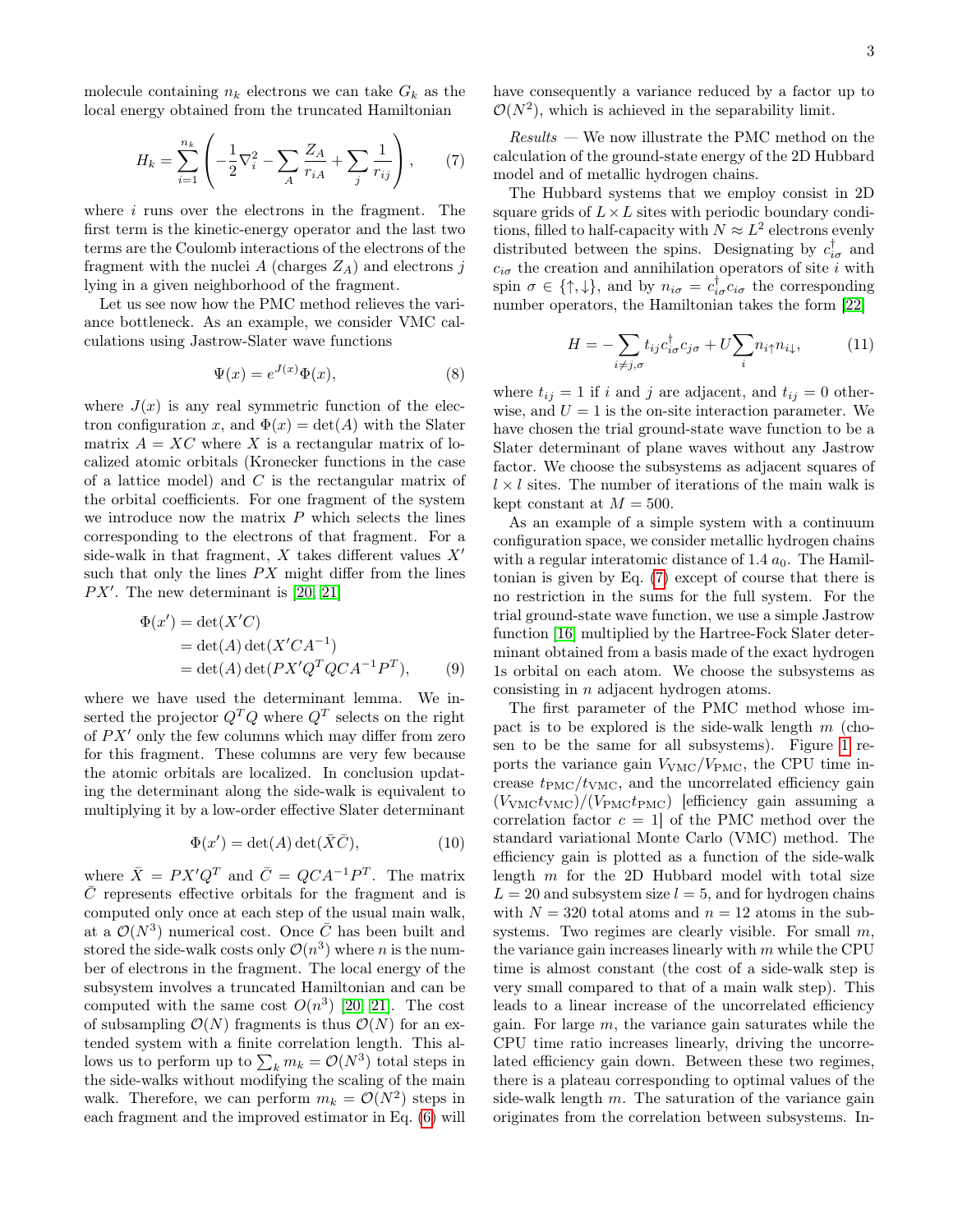

<span id="page-3-2"></span>FIG. 1. Variance gain  $V_{\text{VMC}}/V_{\text{PMC}}$ , time increase  $t_{\text{PMC}}/t_{\text{VMC}}$ , uncorrelated efficiency gain  $(V_{\text{VMC}}t_{\text{VMC}})/(V_{\text{PMC}}t_{\text{PMC}})$  of the PMC method over the standard VMC method as a function of the side-walk length m for (a) the  $20 \times 20$  square Hubbard model (half filling) and (b) the H<sub>320</sub> metallic hydrogen chain. The real efficiency gain  $(\sigma_{\rm YMC}^2 t_{\rm YMC})/(\sigma_{\rm PMC}^2 t_{\rm PMC})$  differs from the uncorrelated efficiency gain only for hydrogen chains.



<span id="page-3-3"></span>FIG. 2. Optimal real efficiency gain  $(\sigma_{\text{VMC}}^2 t_{\text{VMC}}) / (\sigma_{\text{PMC}}^2 t_{\text{PMC}})$  as a function of electron number N for the Hubbard model and metallic hydrogen chains.

deed, if the subsystems were independent, the variance would converge to zero as m increases (zero-variance principle in the separability limit) and the variance gain to infinity.

One may ask the role of the correlation factor  $c$  in Eq.  $(2)$ . For the Hubbard model, c has been found to be very close to 1 leading to a real efficiency gain almost identical to the uncorrelated efficiency gain. For the hydrogen chains  $c \simeq 2.5$  for  $m = 0$  (VMC) and c is reduced for small m (about  $40\%$  less for  $H_{320}$  and  $m \in [5, 40]$  before increasing slowly for larger values of  $m$ . This explains the difference between the uncorrelated efficiency gain and the real efficiency gain  $(\sigma_{\text{VMC}}^2 t_{\text{VMC}})/(\sigma_{\text{PMC}}^2 t_{\text{PMC}})$  in Fig. [1.](#page-3-2) In particular, the optimal real efficiency gain is 40% higher than the optimal uncorrelated efficiency gain.

We now consider systems of increasing sizes. For the Hubbard model, the optimal subsystem size has been found to be  $l \approx \sqrt{L}$ , and similarly for the metallic hydrogen chains we find  $n \approx \sqrt{N/2}$ . The fact that the op-

timal subsystem size does not saturate to a finite value as the system size increases is an indication of the nonseparability of the system. The optimal side-walk length  $m$  also increases with system size since larger systems result in more decorrelated subsystems and cheaper sidewalks compared to the main walk. Figure [2](#page-3-3) reports the real efficiency gain as a function of the electron number N for the Hubbard model and the hydrogen chains up to  $N$  of the order of  $10^3$ . Both metallic systems present a real efficiency gain scaling linearly with  $N$ , which hovers around 0.075N for the Hubbard model and 0.025N for the hydrogen chains. This real efficiency gain is entirely achieved by decreasing the variance of the local energy from  $\mathcal{O}(N)$  to a behavior close to  $\mathcal{O}(1)$ , as shown in Fig. [3.](#page-4-19)

 $Conclusions - We introduced a general and simple$ method to reduce the scaling of Monte Carlo calculations of extensive properties. It only requires to have an explicit formula [Eq. [\(1\)](#page-0-2)] for the integral to be computed, and therefore can be used in any Markov Chain Monte Carlo application. The method was illustrated on VMC calculations of metallic systems of N particles, providing an efficiency gain of order  $\mathcal{O}(N)$ . The present idea can be applied in many contexts, including fixed-node path-integral Monte Carlo approaches [\[23,](#page-4-20) [24\]](#page-4-21) since these schemes sample explicit probability distributions. Finally, the method can in principle be extended to derivatives of extensive properties to reduce the scaling for calculating response properties or optimizing variational wave functions.

<span id="page-3-0"></span>∗ [assaraf@lct.jussieu.fr](mailto:assaraf@lct.jussieu.fr)

<span id="page-3-1"></span>[1] K. Binder and D. W. Heermann, [Monte Carlo Simulation](http://dx.doi.org/10.1007/978-3-642-03163-2) [in Statistical Physics: An Introduction; 5th ed.](http://dx.doi.org/10.1007/978-3-642-03163-2), Graduate Texts in Physics (Springer, Berlin, Heidelberg, 2010).